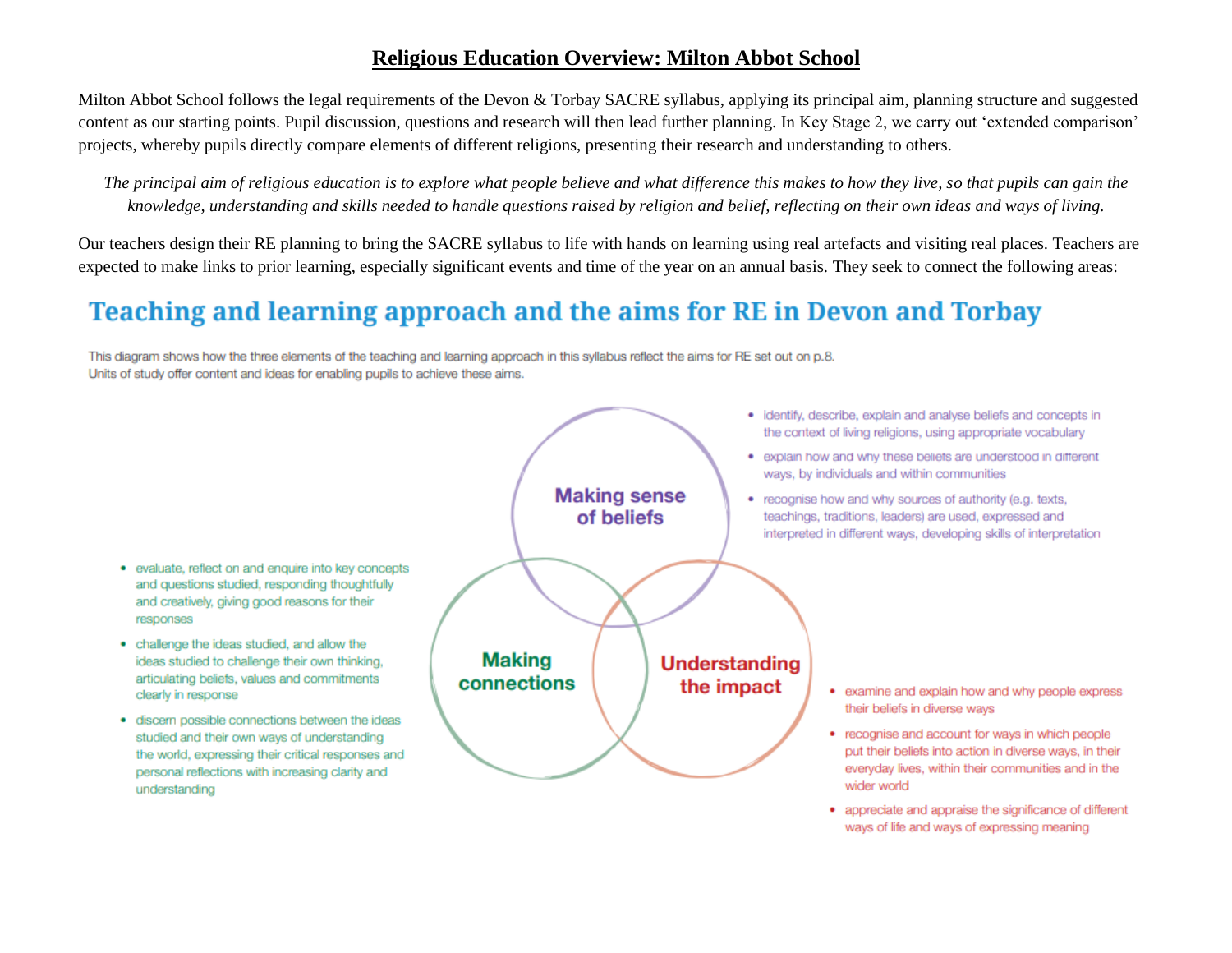|                          | <b>Autumn</b>                                                                 | <b>Spring</b>                                                                                                    | <b>Summer</b>                                            |  |  |  |
|--------------------------|-------------------------------------------------------------------------------|------------------------------------------------------------------------------------------------------------------|----------------------------------------------------------|--|--|--|
| <b>Make connections:</b> | Significant figures and stories in Christianity, Judaism, Hinduism and Islam. |                                                                                                                  |                                                          |  |  |  |
| key concepts/language    |                                                                               | Significant language: God, creation, 2elebration salvation, incarnation, baptism, Holy Books                     |                                                          |  |  |  |
| <b>Early Years</b>       | Aut 1: Christianity: F1                                                       | Spr 1: Making links: F5 - Which places                                                                           | <b>Sum 1: Making connections: F4</b>                     |  |  |  |
| <b>Foundation Stage</b>  | Why is the word 'God' special to                                              | are special and why?                                                                                             | <b>Being special</b> – where do we belong?               |  |  |  |
|                          | Christians?                                                                   | Where do you feel safe? Why?                                                                                     | Share religious stories and make connections             |  |  |  |
| Single year group so     | What does the word 'God' mean?<br>$\bullet$                                   | Where do you feel happy? Why?                                                                                    | with personal experiences                                |  |  |  |
| cycles do not apply      |                                                                               | Where is a special place for believers                                                                           | Share and record occasions when things have              |  |  |  |
|                          | Which people believe in God?<br>$\bullet$                                     | to go? Compare Christians, Jews and                                                                              | happened that made them feel special                     |  |  |  |
|                          | Tell stories of God<br>$\bullet$                                              | <b>Muslims</b>                                                                                                   |                                                          |  |  |  |
|                          |                                                                               | Spr2: Christianity: F3                                                                                           | Christian <b>baptism</b> compared with other             |  |  |  |
|                          | Aut 2: Christianity: F2                                                       |                                                                                                                  | religions                                                |  |  |  |
|                          | Why is Christmas so special for                                               | Why is Easter special for Christians?                                                                            | Link to transition into Year 1: new                      |  |  |  |
|                          | Christians?                                                                   | What do Christians believe happened                                                                              | beginnings                                               |  |  |  |
|                          | What special stories about Jesus are<br>$\bullet$                             | to Jesus?                                                                                                        | Sum 2: Making personal connections: F6                   |  |  |  |
|                          | in the Bible?                                                                 | Why do Christians think this is such<br>$\bullet$                                                                | which stories are special and why?                       |  |  |  |
|                          | Why do Christians celebrate Jesus'<br>$\bullet$                               | an important story?                                                                                              | What is your favourite story? Why?                       |  |  |  |
|                          | birthday?                                                                     | Why do we have Easter eggs?                                                                                      | What stories do you know about Jesus? What               |  |  |  |
|                          |                                                                               | What symbols can you identify?                                                                                   | do you learn?                                            |  |  |  |
| <b>Make connections:</b> |                                                                               | Significant figures and stories in Christianity, Judaism, Hinduism and Islam. Compare Holy texts.                |                                                          |  |  |  |
| key concepts/language    |                                                                               | Significant language: God, creation, genesis, prayer, gospel, celebration salvation, incarnation (link to EYFS). |                                                          |  |  |  |
| Year 1 and 2             | 1.2 Who do Christians say made                                                | 1.4 What is the 'good news' Christians                                                                           | 1.7 Who is Jewish and how do they live?                  |  |  |  |
|                          | the world?                                                                    | say Jesus brings?                                                                                                | Recognise Shema as a Jewish prayer                       |  |  |  |
|                          | Retell creation from Genesis                                                  |                                                                                                                  | Retell simply stories used in Juwish                     |  |  |  |
|                          |                                                                               | Explore what the gospel means                                                                                    | celebrations (e.g., Chanukah)                            |  |  |  |
|                          | Recognize creation at the 'big                                                | Explore ways Christians follow the                                                                               |                                                          |  |  |  |
|                          | story' of the Bible                                                           | teachings about forgiveness/peace                                                                                | How do stories remind Jews about what God                |  |  |  |
|                          | What does the story tell                                                      | Is the 'good news' only good for                                                                                 | is like?                                                 |  |  |  |
|                          | Christians about God?                                                         | Christians? Can we all learn about                                                                               | What can we learn from ideas of respect and              |  |  |  |
|                          | Note 1: 1.3 Why does Christmas matter to<br>Christians? Annual A2 recap.      | how to live from these stories?                                                                                  | self-control? Link to 1.6 in previous cycle              |  |  |  |
|                          | Note 2: Unit 1.1 is revised in each cycle to                                  |                                                                                                                  | [muslim beliefs]                                         |  |  |  |
|                          | recap Christians belief of what God is like.                                  | Note 1: 1.5 Why does Easter matter to                                                                            | Note: Link to 1.8: what makes some places sacred to      |  |  |  |
|                          | Parables shared in assemblies.                                                | Christians? Annual Sp2 recap.                                                                                    | believers to include summer visit to different places of |  |  |  |
|                          |                                                                               |                                                                                                                  | worship.                                                 |  |  |  |
| <b>Make connections:</b> |                                                                               | Significant language and concepts: covenant, Trinity, Kingdom, Pentecost, values                                 |                                                          |  |  |  |
| key concepts/language    |                                                                               |                                                                                                                  |                                                          |  |  |  |
| Year 3 and 4             | 2.2 What is it like for Christians to                                         | 2.6 What was the impact of Pentecost                                                                             | 2.7 & 2.8 What do Hindus believe God is like             |  |  |  |
|                          |                                                                               |                                                                                                                  |                                                          |  |  |  |
|                          | follow God?                                                                   | for Christians?                                                                                                  | and what does it mean to be a Hindu in                   |  |  |  |
|                          | Recap Christian views on<br>$\bullet$                                         | Make clear links between the story of<br>$\bullet$                                                               | <b>Britain today?</b>                                    |  |  |  |
|                          | creation and where the 'big                                                   | Pentecost and Christian beliefs about                                                                            | Describe how Hindus show their faith within<br>$\bullet$ |  |  |  |
|                          | story' fits on from 1.2.                                                      | the kingdom of God on Earth                                                                                      | their families and their communities in                  |  |  |  |
|                          | Make clear links between the<br>$\bullet$                                     | Give examples of what Pentecost<br>$\bullet$                                                                     | <b>Britain</b>                                           |  |  |  |
|                          | story of Noah and the idea pf a                                               | means to some Christians now                                                                                     | Identify the terms of dharma and raise                   |  |  |  |
|                          | covenant                                                                      | Explore Acts 2, description of<br>$\bullet$                                                                      | questions about this                                     |  |  |  |
|                          |                                                                               | Pentecost.                                                                                                       |                                                          |  |  |  |

## **Cycle A: Religious Education at Milton Abbot School**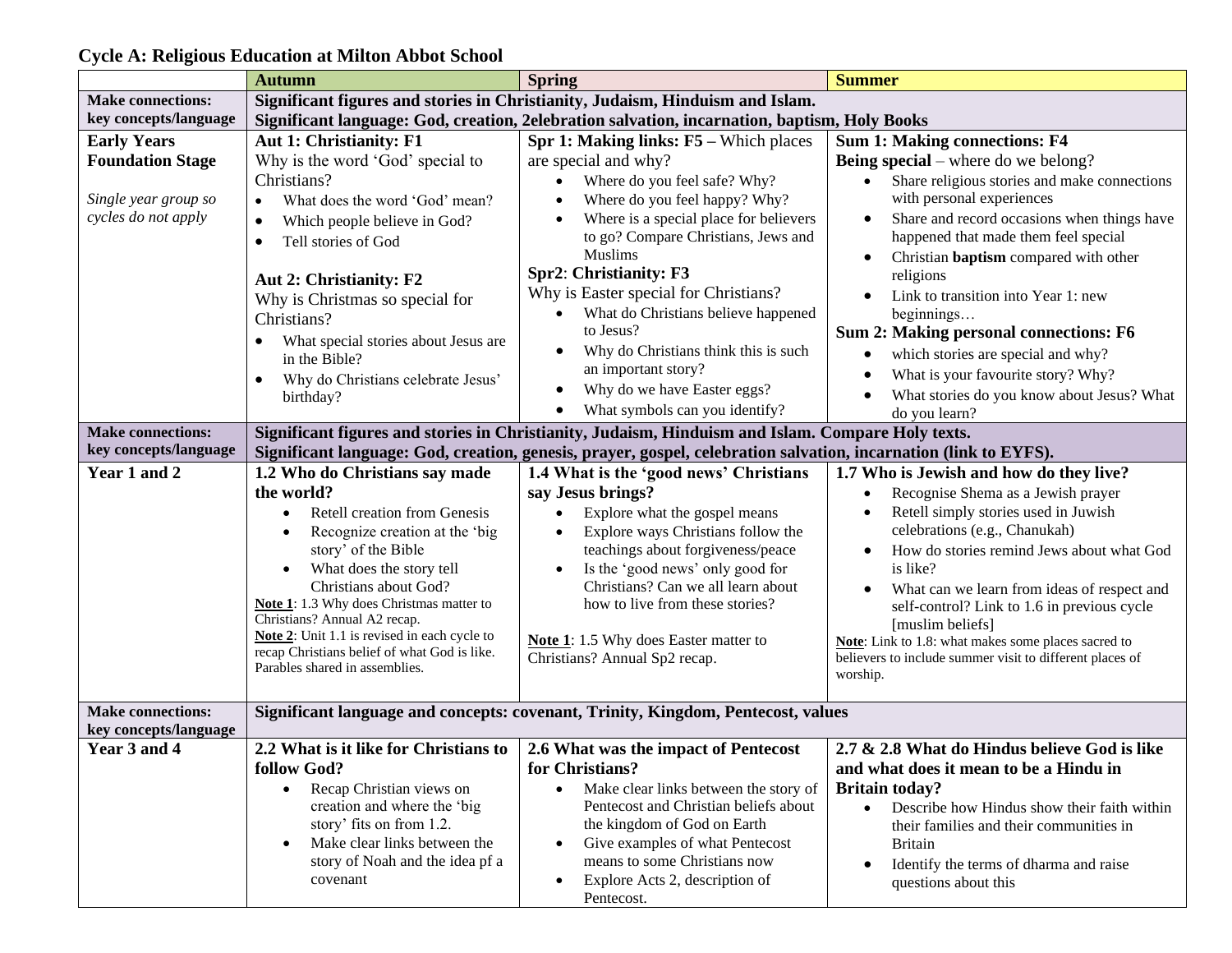| <b>Make connections:</b> | Link creation and Noah story to<br>how we live today<br>Note 1: 1.2 Why does Christmas matter<br>to Christians? Annual A2 recap across<br>school.<br><b>Note 2:</b> Unit 2.1 is a revision of 1.1 and<br>is taught as a recap before 2.2.                                                                                                                                                                                                                                             | <b>Note 1</b> : 2.3, 2.5 and 1.5 Why do Christians<br>call the day Jesus died 'Good Friday'? and<br>'Why does Easter matter to Christians?' is an<br>annual Sp2 recap. across school.                                                                                                                                                                                                                                     | Note: Link to 2.12: how and why do people try and make<br>the world a better place. Revisit 2.1 when we considered<br>Christian values linked to care for the world and each other.<br>Can pupils recall Judaism and Muslim beliefs from previous<br>learning? |  |
|--------------------------|---------------------------------------------------------------------------------------------------------------------------------------------------------------------------------------------------------------------------------------------------------------------------------------------------------------------------------------------------------------------------------------------------------------------------------------------------------------------------------------|---------------------------------------------------------------------------------------------------------------------------------------------------------------------------------------------------------------------------------------------------------------------------------------------------------------------------------------------------------------------------------------------------------------------------|----------------------------------------------------------------------------------------------------------------------------------------------------------------------------------------------------------------------------------------------------------------|--|
| key concepts/language    | Significant language and concepts: salvation and submission, sacrifice, obedience, generosity. Authority that guides. Holy<br><b>Communion</b>                                                                                                                                                                                                                                                                                                                                        |                                                                                                                                                                                                                                                                                                                                                                                                                           |                                                                                                                                                                                                                                                                |  |
| Year 5 and 6             | 2.4 What kind of world did Jesus<br>want?<br>Recap life and times of Jesus'<br>teaching.<br>Links between calling the<br>disciples and following Jesus<br>today.<br>Showing love for the world and<br>other people.<br><b>Note 1:</b> 1.2 Why does Christmas matter<br>to Christians? Annual A2 recap across<br>school.<br><b>Note 2:</b> L2.12 How does faith help<br>people when life gets hard links through<br>all our UK2 RE teaching and is a regular<br>planned assembly link. | 2.5 What do Christians believe Jesus<br>did to save the world?<br>How do salvation and incarnation fit<br>together in the Bible?<br>Holy Communion and putting beliefs<br>into practice.<br>Articulate own ideas about sacrifice<br><b>Note 1</b> : 2.3, 2.5 and 1.5 Why do Christians<br>call the day Jesus died 'Good Friday'? and<br>'Why does Easter matter to Christians?' is an<br>annual Sp2 recap. across school. | 2.8 What does it mean to be a Muslim in<br><b>Britain today?</b><br>Recap prior learning of Muslim beliefs<br>Make links between beliefs and ibadah<br>Weigh up the value of submission,<br>obedience, generosity, self-control and<br>worship                 |  |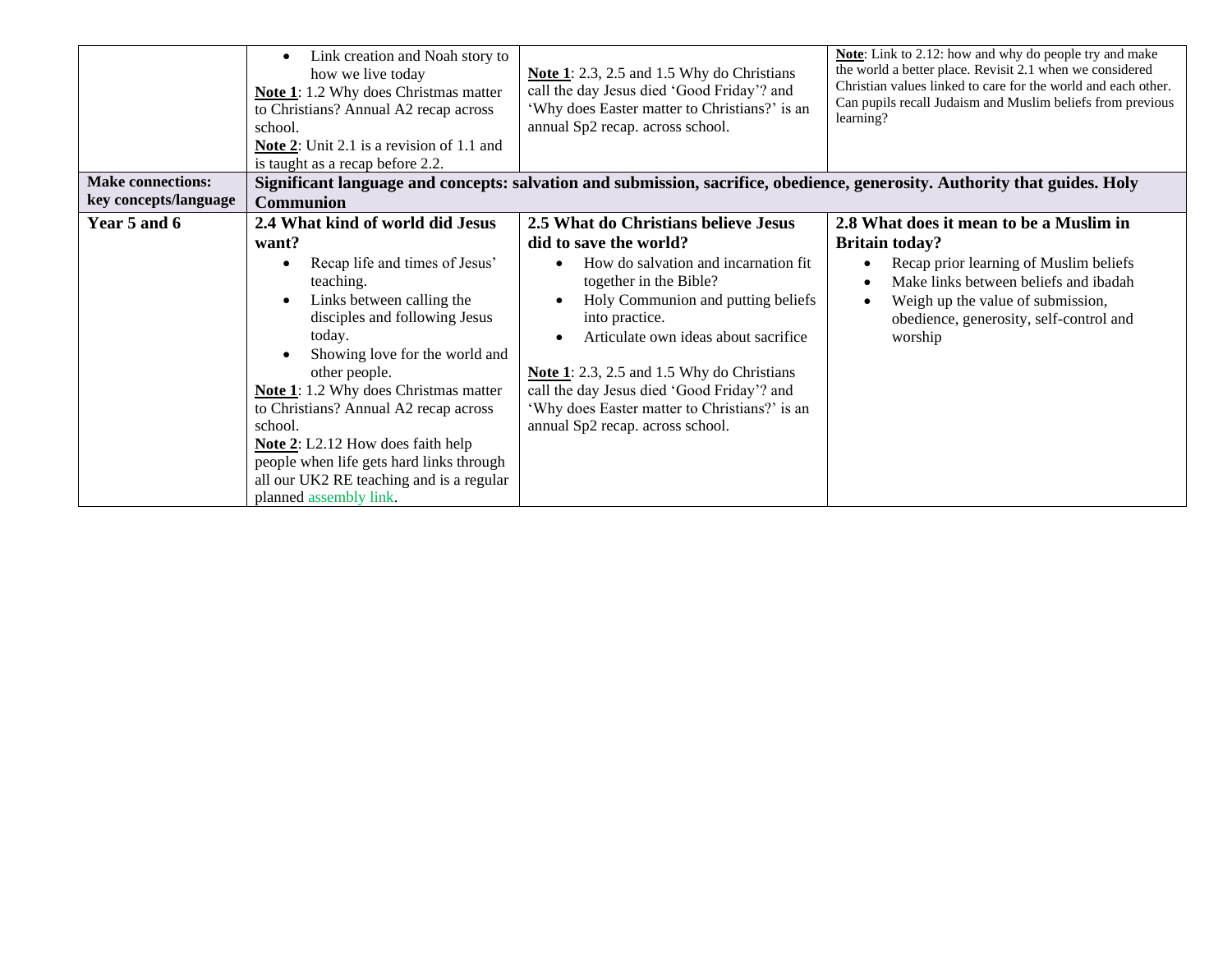|                                                                                              | <b>Autumn</b>                                                                                                                                                                                                                                                                                                                                                                                        | <b>Spring</b>                                                                                                                                                                                                                                                                                                                                                                                                         | <b>Summer</b>                                                                                                                                                                                                                                                                                                                             |  |
|----------------------------------------------------------------------------------------------|------------------------------------------------------------------------------------------------------------------------------------------------------------------------------------------------------------------------------------------------------------------------------------------------------------------------------------------------------------------------------------------------------|-----------------------------------------------------------------------------------------------------------------------------------------------------------------------------------------------------------------------------------------------------------------------------------------------------------------------------------------------------------------------------------------------------------------------|-------------------------------------------------------------------------------------------------------------------------------------------------------------------------------------------------------------------------------------------------------------------------------------------------------------------------------------------|--|
| <b>Make connections: key</b>                                                                 | Significant figures and stories in Christianity, Judaism, Hinduism and Islam.                                                                                                                                                                                                                                                                                                                        |                                                                                                                                                                                                                                                                                                                                                                                                                       |                                                                                                                                                                                                                                                                                                                                           |  |
| concepts/language                                                                            | Significant language: nativity, Bible compared to other Holy Books, festival, precious                                                                                                                                                                                                                                                                                                               |                                                                                                                                                                                                                                                                                                                                                                                                                       |                                                                                                                                                                                                                                                                                                                                           |  |
| <b>Early Years</b><br><b>Foundation Stage</b><br>Single year group so<br>cycles do not apply | <b>Aut 1: Christianity: F1</b><br>Why is the word 'God' special to<br>Christians?<br>What does the word 'God' mean?<br>Which people believe in God?<br>Tell stories of God<br>Aut 2: Christianity: F2<br>Why is Christmas so special for                                                                                                                                                             | Spr 1: Making links: F5 - Which places<br>are special and why?<br>Where do you feel safe? Why?<br>Where do you feel happy? Why?<br>Where is a special place for believers<br>to go? Compare Christians, Jews and<br><b>Muslims</b><br>Spr2: Christianity: F3<br>Why is Easter special for Christians?                                                                                                                 | <b>Sum 1: Making connections: F4</b><br><b>Being special</b> – where do we belong?<br>Share religious stories and make<br>$\bullet$<br>connections with personal experiences<br>Share and record occasions when<br>$\bullet$<br>things have happened that made them<br>feel special<br>Christian baptism compared with<br>other religions |  |
|                                                                                              | Christians?<br>What special stories about Jesus are in<br>the Bible?<br>Why do Christians celebrate Jesus'<br>birthday?                                                                                                                                                                                                                                                                              | What do Christians believe happened<br>to Jesus?<br>Why do Christians think this is such<br>an important story?<br>Why do we have Easter eggs?<br>What symbols can you identify?<br>٠                                                                                                                                                                                                                                 | Link to transition into Year 1: new<br>beginnings<br><b>Sum 2: Making connections: F6</b><br>What is your favourite story? Why?<br>What stories do you know about<br>Jesus? What do you learn?                                                                                                                                            |  |
| <b>Make connections: key</b><br>concepts/language                                            | Significant festivals/celebrations and how believers share and express their faith                                                                                                                                                                                                                                                                                                                   |                                                                                                                                                                                                                                                                                                                                                                                                                       |                                                                                                                                                                                                                                                                                                                                           |  |
|                                                                                              | Significant language: belief, respect, self-control. Symbolism. Tolerance.                                                                                                                                                                                                                                                                                                                           |                                                                                                                                                                                                                                                                                                                                                                                                                       |                                                                                                                                                                                                                                                                                                                                           |  |
| Year 1 and 2                                                                                 | 1.9 Making sense of belief: How<br>should we care for others and the                                                                                                                                                                                                                                                                                                                                 | 1.7 Who is Muslim and how do they<br>live?                                                                                                                                                                                                                                                                                                                                                                            | 1.10 What does it mean to belong to a<br>faith community?                                                                                                                                                                                                                                                                                 |  |
|                                                                                              | world?<br>Simple account of what Genesis 1<br>tells Christians and Jews about the<br>natural world<br>What difference does believing in<br>God make to how people treat each<br>other?<br>Note 1: 1.3 Why does Christmas matter to<br>Christians? Annual A2 recap.<br>Note 2: Unit 1.1 is revised in each cycle to<br>recap Christians belief of what God is like.<br>Parables shared in assemblies. | Recognize words of the Shahadah<br>and importance to muslims<br>Identify key muslim beliefs incl. 99<br>names of Allah<br>Link to exploration of respect and<br>self-control from 1.7 in prev. cycle.<br>Note: Link to 1.8: what makes some places sacred<br>to believers to include Spring/Summer visit to<br>different places of worship.<br>Note 1: 1.5 Why does Easter matter to<br>Christians? Annual Sp2 recap. | Recognise that loving others is<br>important in lots of communities<br>Say simply what Jesus and one other<br>religious leader taught about loving<br>other people<br>Welcome ceremony traditions and<br>symbols for Christians, Jews and/or<br>Muslims                                                                                   |  |
| <b>Make connections: key</b>                                                                 | Significant festivals and celebrations that allow communities and followers to share and express their faith                                                                                                                                                                                                                                                                                         |                                                                                                                                                                                                                                                                                                                                                                                                                       |                                                                                                                                                                                                                                                                                                                                           |  |
| concepts/language                                                                            | Significant language and concepts: Trinity, disciple, worship and faith.                                                                                                                                                                                                                                                                                                                             |                                                                                                                                                                                                                                                                                                                                                                                                                       |                                                                                                                                                                                                                                                                                                                                           |  |
| Tawny Owls (3/4)                                                                             | 2.4 What kind of world did Jesus<br>want?<br>Recap life and times of Jesus'<br>$\bullet$<br>teaching.<br>Links between calling the disciples<br>and following Jesus today.<br>Showing love for the world and<br>$\bullet$<br>other people.                                                                                                                                                           | 2.3 What is the 'Trinity' and why is it<br>important for Christians?<br>Explore texts about baptism and<br>Trinity<br>Christian worship and showing faith<br>Make links between Bible texts about<br>what God is like                                                                                                                                                                                                 | $2.09$ & $2.10$ : LK <sub>2</sub> extended study to<br>compare how festivals and worship show<br>what matters to a Muslim and a Jew.<br>How Muslims worship at home and in<br>a mosque<br>How Jews worship at home and in a<br>synagogue                                                                                                  |  |

## **Cycle B: Religious Education at Milton Abbot School**